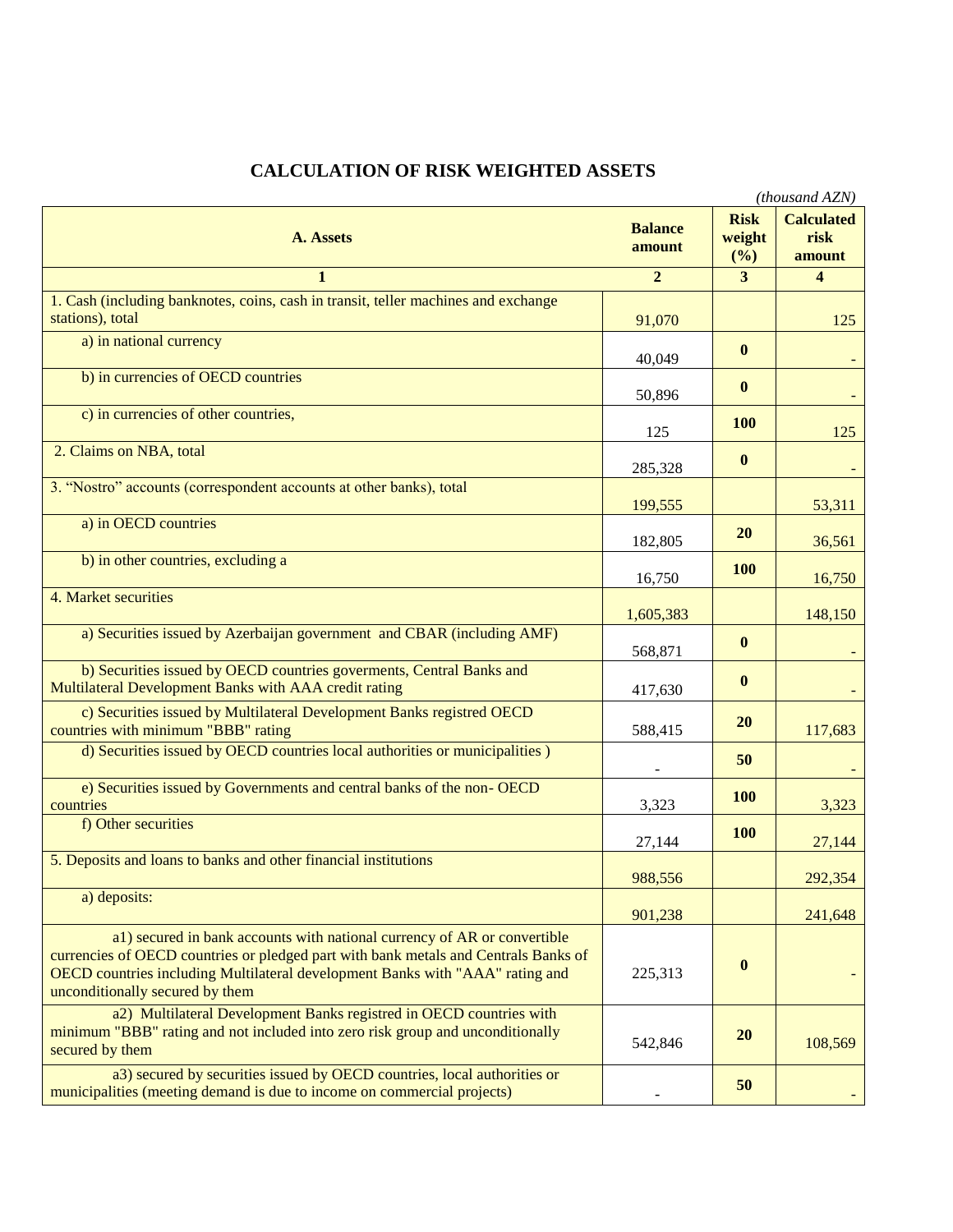| a4) banks and other financial institutions which are not in the OECD<br>countries                                                                                                                                                                                                   | 133,079          | 100          | 133,079   |
|-------------------------------------------------------------------------------------------------------------------------------------------------------------------------------------------------------------------------------------------------------------------------------------|------------------|--------------|-----------|
| b) Loans                                                                                                                                                                                                                                                                            |                  |              |           |
| b1) secured in bank accounts with national currency of AR or convertible<br>currencies of OECD countries or pledged part with bank metals and Centrals Banks of<br>OECD countries including Multilateral development Banks with "AAA" rating and<br>unconditionally secured by them | 87,318<br>36,612 | $\mathbf{0}$ | 50,706    |
| b2) Multilateral Development Banks registred in OECD countries with<br>minimum "BBB" rating and not included into zero risk group and unconditionally<br>secured by them                                                                                                            |                  | 20           |           |
| b3) secured by securities issued by OECD countries, local authorities or<br>municipalities (meeting demand is due to income on commercial projects)                                                                                                                                 |                  | 50           |           |
| b4) banks and other financial institutions which are not in the OECD<br>countries                                                                                                                                                                                                   | 50,706           | 100          | 50,706    |
| 6. Loans to customers                                                                                                                                                                                                                                                               | 1,280,810        |              | 1,208,163 |
| a) loans to the industrial sector:                                                                                                                                                                                                                                                  | 272,168          |              | 289,113   |
| a1) secured in bank accounts with national currency of AR or convertible<br>currencies of OECD countries or pledged part with bank metals and Multilateral<br>development Banks with "AAA" rating and unconditionally secured by them                                               | 18,317           | $\mathbf{0}$ |           |
| a2) Pledged part with secutities of Government of AR, Central Bank, OECD<br>governments, central banks, Multilateral Development Banks which are not in 0 (zero)<br>risk group with minimum "BBB" credit rating or unconditionally guranteed by them                                |                  | 20           |           |
| a3) secured by securities issued by OECD countries, local authorities or<br>municipalities (meeting demand is due to income on commercial projects)                                                                                                                                 |                  | 50           |           |
| a4) in other cases                                                                                                                                                                                                                                                                  | 253,851          | X            | 289,113   |
| a4_1) local currency                                                                                                                                                                                                                                                                | 77,542           | 100          | 77,542    |
| a4_2) OECD countries' freely convertible currencies                                                                                                                                                                                                                                 | 176,310          | 120          | 211,571   |
| a4_3) currency of non-OECD countries                                                                                                                                                                                                                                                |                  | <b>120</b>   |           |
| b) loans for agriculture:                                                                                                                                                                                                                                                           | 140,791          |              | 145,457   |
| b1) secured in bank accounts with national currency of AR or convertible<br>currencies of OECD countries or pledged part with bank metals and Multilateral<br>development Banks with "AAA" rating and unconditionally secured by them                                               | 37               | $\bf{0}$     |           |
| b2) Pledged part with secutities of Government of AR, Central Bank,<br>OECD governments, central banks, Multilateral Development Banks which are not in<br>0 (zero) risk group with minimum "BBB" credit rating or unconditionally guranteed<br>by them                             |                  | 20           |           |
| b3) secured by securities issued by OECD countries, local authorities or<br>municipalities (meeting demand is due to income on commercial projects)                                                                                                                                 |                  | 50           |           |
| b4) other cases                                                                                                                                                                                                                                                                     | 140,753          | $\mathbf{X}$ | 145,457   |
| $b4_1)$ local currency                                                                                                                                                                                                                                                              | 117,236          | <b>100</b>   | 117,236   |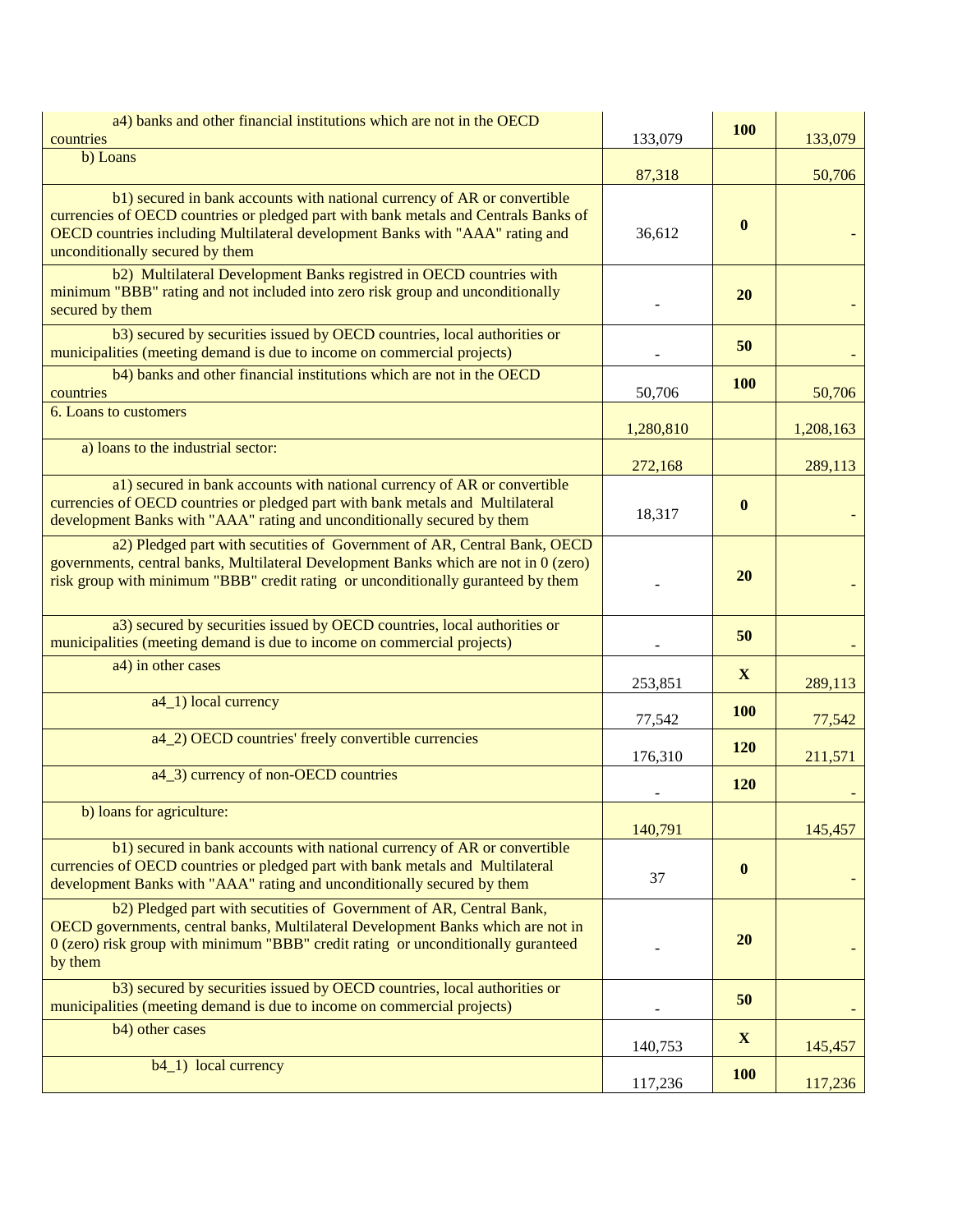| b4_2) OECD countries' freely convertible currencies                                                                                                                                                                                                     | 23,517  | 120          | 28,220  |
|---------------------------------------------------------------------------------------------------------------------------------------------------------------------------------------------------------------------------------------------------------|---------|--------------|---------|
| b4_3) currency of non-OECD countries                                                                                                                                                                                                                    |         | 120          |         |
| c) Loans to construction sector:                                                                                                                                                                                                                        | 60,567  |              | 64,669  |
| c1) secured in bank accounts with national currency of AR or convertible<br>currencies of OECD countries or pledged part with bank metals and Multilateral<br>development Banks with "AAA" rating and unconditionally secured by them                   | 914     | $\mathbf{0}$ |         |
| c2) Pledged part with secutities of Government of AR, Central Bank, OECD<br>governments, central banks, Multilateral Development Banks which are not in 0 (zero)<br>risk group with minimum "BBB" credit rating or unconditionally guranteed by them    |         | 20           |         |
| c3) secured by securities issued by OECD countries, local authorities or<br>municipalities (meeting demand is due to income on commercial projects)                                                                                                     |         | 50           |         |
| c4) other cases                                                                                                                                                                                                                                         | 59,653  | X            | 64,669  |
| c4_1) Milli valyuta                                                                                                                                                                                                                                     | 34,575  | <b>100</b>   | 34,575  |
| c4 2) İƏİT ölkələrinin sərbəst dönərli valyutası                                                                                                                                                                                                        | 25,078  | 120          | 30,094  |
| c4 3) İƏİT ölkələrinə aid olmayan ölkələrin valyutası                                                                                                                                                                                                   |         | 120          |         |
| d) Loans to the transport and communication sectors:                                                                                                                                                                                                    | 65,019  |              | 67,892  |
| d1) secured in bank accounts with national currency of AR or convertible<br>currencies of OECD countries or pledged part with bank metals and Multilateral<br>development Banks with "AAA" rating and unconditionally secured by them                   | 557     | $\mathbf{0}$ |         |
| d2) Pledged part with secutities of Government of AR, Central Bank,<br>OECD governments, central banks, Multilateral Development Banks which are not in<br>0 (zero) risk group with minimum "BBB" credit rating or unconditionally guranteed<br>by them |         | 20           |         |
| d3) secured by securities issued by OECD countries, local authorities or<br>municipalities (meeting demand is due to income on commercial projects)                                                                                                     |         | 50           |         |
| d4) other cases                                                                                                                                                                                                                                         | 64,462  | X            | 67,892  |
| $d4$ 1) local currency                                                                                                                                                                                                                                  | 47,314  | <b>100</b>   | 47,314  |
| d4_2) OECD countries' freely convertible currencies                                                                                                                                                                                                     | 17,149  | 120          | 20,578  |
| d4_3) currency of non-OECD countries                                                                                                                                                                                                                    |         | 120          |         |
| e) Loans trade and service sectors :                                                                                                                                                                                                                    | 555,629 |              | 423,735 |
| e1) secured in bank accounts with national currency of AR or convertible<br>currencies of OECD countries or pledged part with bank metals and Multilateral<br>development Banks with "AAA" rating and unconditionally secured by them                   | 161,527 | $\bf{0}$     |         |
| e2) Pledged part with secutities of Government of AR, Central Bank, OECD<br>governments, central banks, Multilateral Development Banks which are not in 0 (zero)<br>risk group with minimum "BBB" credit rating or unconditionally guranteed by them    |         | <b>20</b>    |         |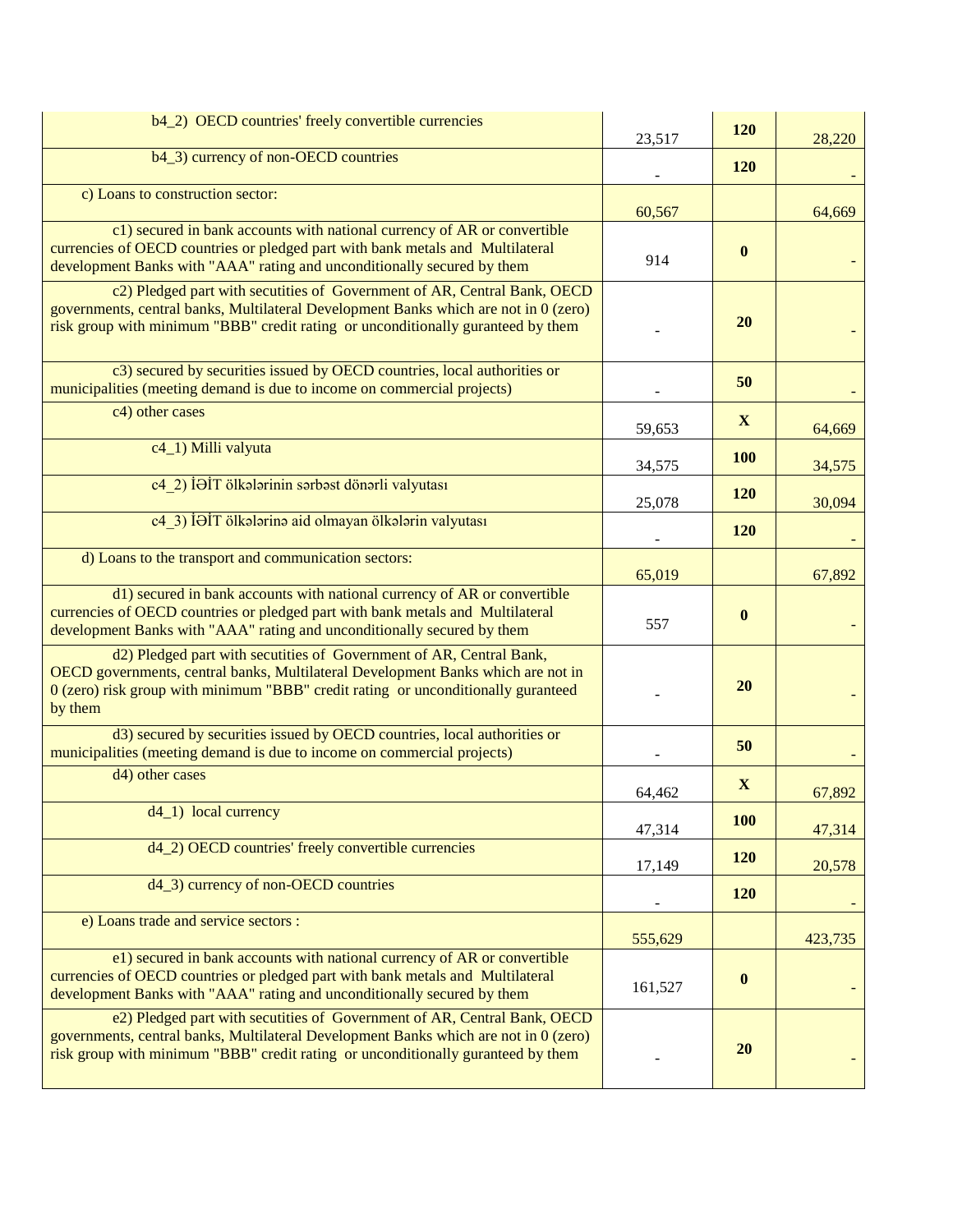| e3) secured by securities issued by OECD countries, local authorities or<br>municipalities (meeting demand is due to income on commercial projects)                                                                                                     |         | 50         |         |
|---------------------------------------------------------------------------------------------------------------------------------------------------------------------------------------------------------------------------------------------------------|---------|------------|---------|
| e4) other cases                                                                                                                                                                                                                                         | 394,102 | X          | 423,735 |
| e4_1) local currency                                                                                                                                                                                                                                    | 245,940 | <b>100</b> | 245,940 |
| e4_2) OECD countries' freely convertible currencies                                                                                                                                                                                                     | 148,162 | 120        | 177,794 |
| e4_3) currency of non-OECD countries                                                                                                                                                                                                                    |         | 120        |         |
| f) loans to individuals for personal purposes                                                                                                                                                                                                           | 186,635 |            | 217,297 |
| f1) secured in bank accounts with national currency of AR or convertible<br>currencies of OECD countries or pledged part with bank metals and Multilateral<br>development Banks with "AAA" rating and unconditionally secured by them                   | 4,021   | $\bf{0}$   |         |
| f2) Pledged part with secutities of Government of AR, Central Bank, OECD<br>governments, central banks, Multilateral Development Banks which are not in 0 (zero)<br>risk group with minimum "BBB" credit rating or unconditionally guranteed by them    |         | 20         |         |
| f3) Mortgage loans (ADF funds or other sources to the same conditions) and<br>securities issued by OECD countries, local authorities or by the municipal authorities<br>(a revenue demand is for commercial projects)                                   | 25,548  | 50         | 12,774  |
| f4) unsecured consumer loans                                                                                                                                                                                                                            | 50,137  | X          | 58,308  |
| $f4_1)$ local currency                                                                                                                                                                                                                                  | 33,793  | <b>100</b> | 33,793  |
| f4_2) OECD countries' freely convertible currencies                                                                                                                                                                                                     | 16,344  | 150        | 24,515  |
| f4_3) currency of non-OECD countries                                                                                                                                                                                                                    |         | 150        |         |
| f5) other consumer loans                                                                                                                                                                                                                                | 106,930 | X          | 146,215 |
| $f5_1$ ) local currency                                                                                                                                                                                                                                 | 28,359  | <b>100</b> | 28,359  |
| f5_2) OECD countries' freely convertible currencies                                                                                                                                                                                                     | 78,571  | <b>150</b> | 117,856 |
| f5_3) currency of non-OECD countries                                                                                                                                                                                                                    |         | 150        |         |
| g) Loans to other sectors                                                                                                                                                                                                                               |         |            |         |
| g1) secured in bank accounts with national currency of AR or convertible<br>currencies of OECD countries or pledged part with bank metals and Multilateral<br>development Banks with "AAA" rating and unconditionally secured by them                   |         | $\bf{0}$   |         |
| g2) Pledged part with secutities of Government of AR, Central Bank,<br>OECD governments, central banks, Multilateral Development Banks which are not in<br>0 (zero) risk group with minimum "BBB" credit rating or unconditionally guranteed<br>by them |         | <b>20</b>  |         |
| g3) secured by securities issued by OECD countries, local authorities or<br>municipalities (meeting demand is due to income on commercial projects)                                                                                                     |         | 50         |         |
| g4) other cases                                                                                                                                                                                                                                         |         | X          |         |
| $g4_1$ ) local currency                                                                                                                                                                                                                                 |         | <b>100</b> |         |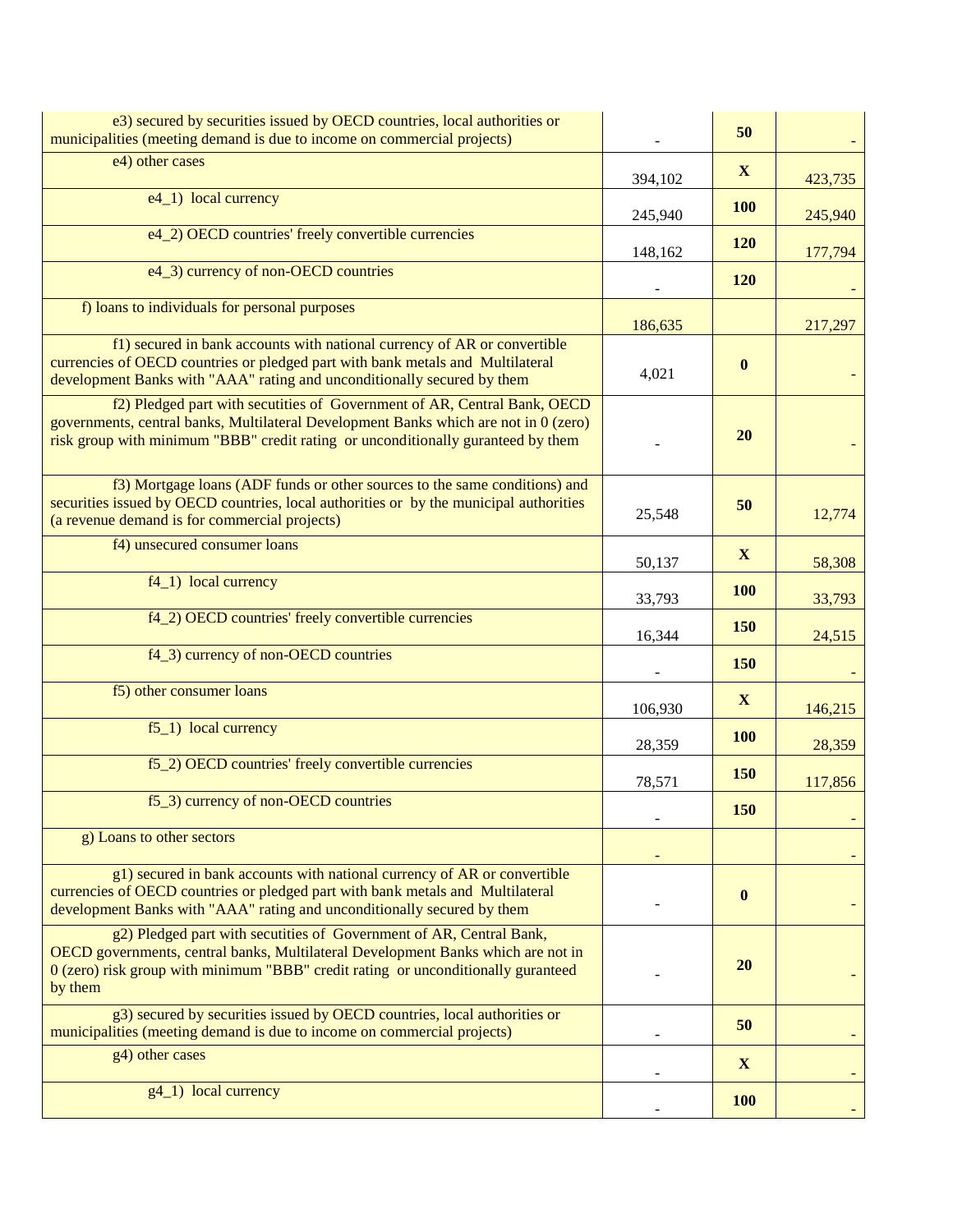| g4_2) OECD countries' freely convertible currencies                                                                                                                                                                                                 |           | <b>120</b>   |           |
|-----------------------------------------------------------------------------------------------------------------------------------------------------------------------------------------------------------------------------------------------------|-----------|--------------|-----------|
| g4_3) currency of non-OECD countries                                                                                                                                                                                                                |           | <b>120</b>   |           |
| 7. Fixed assets not used in bank operations (minus depreciation)                                                                                                                                                                                    | 27,950    | 100          | 27,950    |
| 8. Equity investments to unconsolidated subsidiary Banks and other in companies                                                                                                                                                                     | 149,301   | $\mathbf{0}$ |           |
| 9. All other assests                                                                                                                                                                                                                                | 66,410    |              | 46,199    |
| a) secured in bank accounts with national currency of AR or convertible<br>currencies of OECD countries or pledged part with bank metals and Multilateral<br>development Banks with "AAA" rating and unconditionally secured by them                | 6,233     | $\mathbf{0}$ |           |
| b) Pledged part with secutities of Government of AR, Central Bank, OECD<br>governments, central banks, Multilateral Development Banks which are not in 0 (zero)<br>risk group with minimum "BBB" credit rating or unconditionally guranteed by them | 17,472    | 20           | 3,494     |
| c) secured by securities issued by OECD countries, local authorities or<br>municipalities (meeting demand is due to income on commercial projects)                                                                                                  |           | 50           |           |
| d) other cases                                                                                                                                                                                                                                      | 42,705    | 100          | 42,705    |
| 10. (minus) Allowance for possible losses                                                                                                                                                                                                           | 55,115    | $\mathbf{0}$ |           |
| 11. Intangible assests                                                                                                                                                                                                                              | 27,087    | $\mathbf{0}$ |           |
| 12. Total balance assets                                                                                                                                                                                                                            | 4,666,335 | X            |           |
| 13. The total amount of risk-weighted assets                                                                                                                                                                                                        |           |              | 1,776,252 |